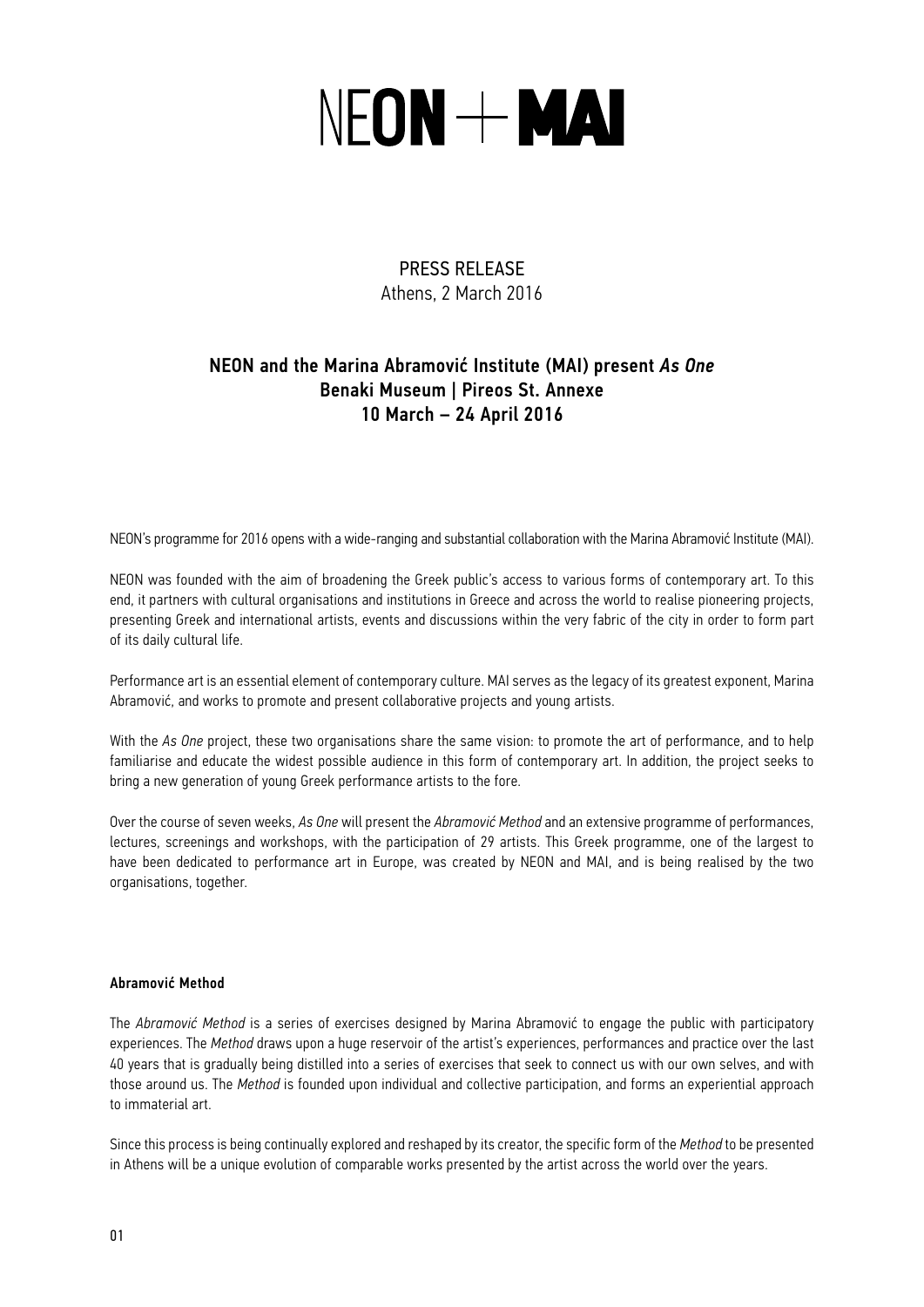It is a public, participatory experience designed for large groups of people inside a communal space, where visitors are invited to undertake a series of exercises and watch others do the same.

A core part of the *As One* project, the *Abramović Method* takes place on the ground floor of the Pireos St. Annexe of the Benaki Museum. As visitors enter the *Method,* they are asked to store all their personal belongings inside special lockers: wristwatches, mobile phones and cameras. Under the guidance of the facilitators, trained by Marina Abramović's associate Lynsey Peisinger, visitors perform a series of warm-up exercises designed to stimulate the senses, stretch out the body, and focus the mind on what is to come. This preparation allows participants to centre their attention on being present inside the moment, motionless and connected without obstacles of any kind.

#### Performances

A total of 29 Greek and international artists are taking part in *As One.* The Greek artists, selected by Marina Abramović and her associates Serge Le Borgne and Paula Garcia following an open call, will present new commissions.

The performance programme includes six long-durational works by six Greek artists, performed for eight hours each day throughout all seven weeks of the project. Another 21 performances by 23 artists (18 Greek and five international) will be presented as interventions lasting between one and six days each.

The participating artists are:

*Long-durational performances* – Yota Argyropoulou, Virginia Mastrogiannaki, Lambros Pigounis, Nancy Stamatopoulou, Thodoris Trampas and Despina Zacharopoulou.

*Performance interventions* – Rafael Abdala + Jessica Goes, Yannis Adoniou + Stavros Apostolatos, Thanassis Akokkalidis, Elena Antoniou, Spyros Charalampopoulos, Dimitris Chimonas, Amanda Coogan, Thomas Diafas, Serafita Grigoriadou, Maria Herranz, Giannis Karounis, Marianna Kavallieratos, Alexandros Michail, Kira O'Reilly, Katerina Oikonomou, Nikolaos, Anastasia Papatheodorou, Yiannis Pappas, PASHIAS, Evgenia Tsanana and Christina Vasileiou.

Completing the programme are two re-performances of works by Marina Abramović – "Art Must Be Beautiful, Artist Must Be Beautiful" (1975) and "Cleaning the Mirror" (1995) – by the artists Dimitris Bampilis, Dimitra Billia, Gitsa Konstadoudaki, Martha Pasakopoulou, Eliane Roumie, Vassiliki Spachou and Kalliopi Zervoulakou.

#### Talks, Workshops and Screenings

The *As One* project includes a parallel programme of talks that aim to educate the public about the history and development of performance art, highlighting interconnected practices such as theatre and dance. A series of workshops with participating and invited artists will help the public better understand the structures and mechanisms employed by performative works digging deep into the ways artists develop their work. The talks and workshops are supplemented by a daily programme of screenings, with short films and features on the work of Marina Abramović, the pieces that influenced her practice, films by our invited speakers, and other materials drawn from the Greek Film Archive.

Marina Abramović will be giving two lectures, one on the history of performance art (on Saturday, 19 March) and one on its future and the role to be played by the every increasing participation of the public (on Wednesday, 23 March), using material from MAI's most recent exhibition in Brazil. She will also be speaking with select artists about their practice at two workshops (on Friday, 11 and Tuesday, 22 March).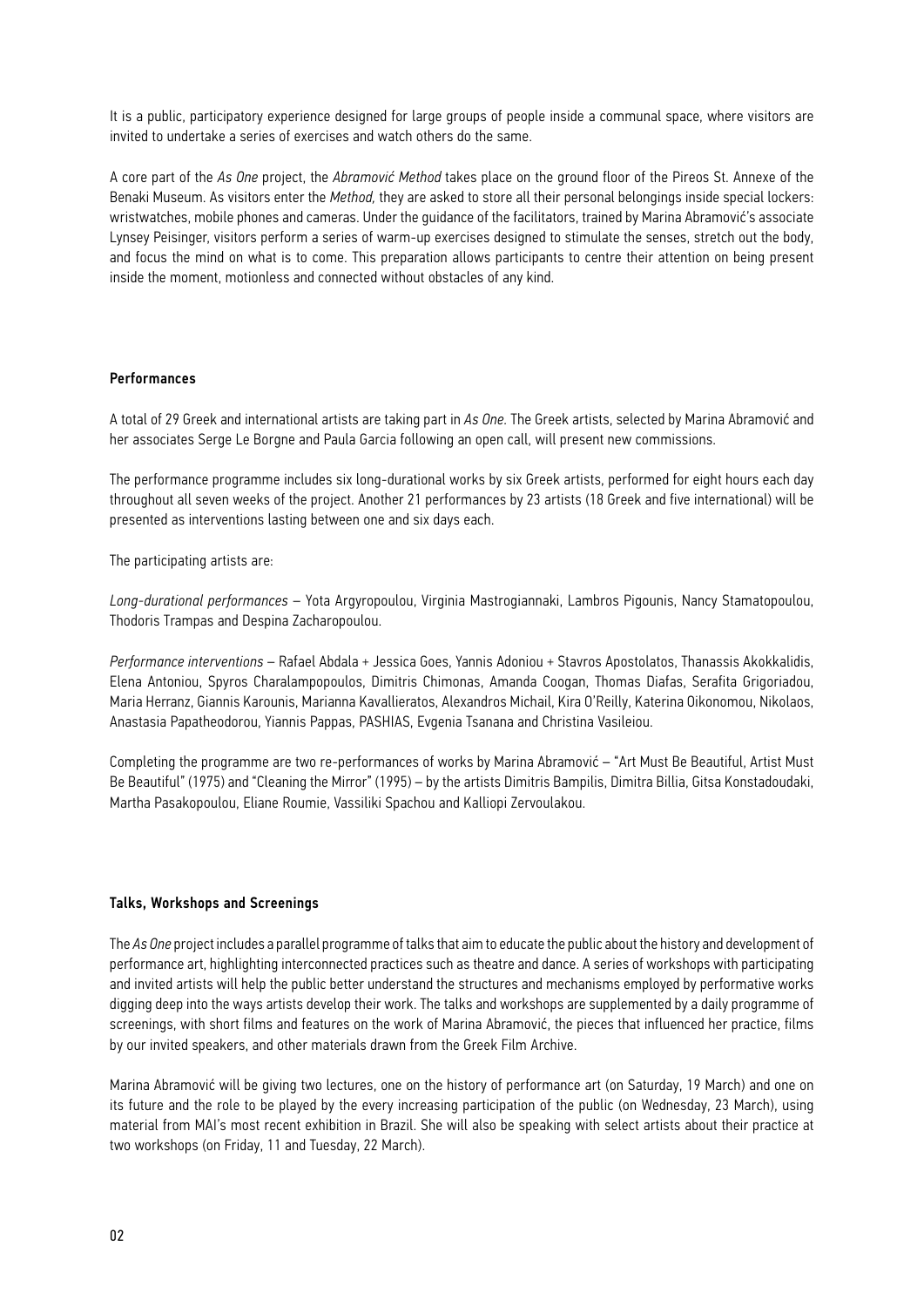Greek National Opera director Alexandros Efklidis and the artist Katerina Oikonomou will give a talk about the relationship between opera and performance practice (on Thursday, 17 March). Anna Stavrakopoulou, a theatre specialist and associate professor of the Theatre Department at the Aristotle University of Thessaloniki, will be discussing the transition from theatre to the art of performance (on Saturday, 2 April). Syrago Tsiara, director of the Thessaloniki Contemporary Art Centre, will run a workshop on the body's place in performance art (on Friday, 15 April) and will be speaking with the artist Leda Papakonstantinou, one of the first in Greece to make use of performance, during the 1970s and '80s (on Saturday, 16 April). Art theorist Sofia Eliza Bouratsi will be speaking about the aesthetics of the body and its limits in the art of performance (on Tuesday, 19 April), and MAI artistic director Serge Le Borgne will give a talk on immaterial art forms (on Saturday, 19 March).

The ways in which performance can function through the immobility of the body will be explored in a workshop with Eva Lambara and her teacher, the director Annita Capousizi, to show how a body of limited mobility can create unlimited ways of approaching and interpreting the world (on Wednesday, 16 March); a sample of Lambara's work will also be presented.

Major international artists have been invited to talk about their work. Damien Jalet will give a workshop on his practice, while his latest film will be screened (on Thursday, 7 April). Tehching Hsieh, a pioneer of long durational performance who came to prominence in New York in the 1980s, will be talking about his work (on Sunday, 10 April). Jacopo Godani, artistic director and choreographer of the Dresden Frankfurt Dance Company, will also be talking about his work, and giving a workshop for select artists (on Thursday, 21 April).

There will also be workshops with the project's international performance artists Rafael Abdala + Jessica Goes (on Thursday, 14 through Sunday, 17 April), Maria Herranz (on Thursday, 31 March), Amanda Coogan (on Tuesday, 5 April) and Kira O'Reilly (on Sunday, 24 April), as well as with the MAI team (Serge Le Borgne, Paula Garcia and Lynsey Peisinger) with select artists.

#### "Mutual Wave Machine"

As part of *As One,* the "Mutual Wave Machine" will be installed inside the Benaki Museum. The machine was designed by the renowned neurologist and artist Suzanne Dikker and the artist and software creator Matthias Oostrik, and inspired by Marina Abramović's "Mutual Gaze" performance, which forms part of the *Abramović Method.* The machine was installed by Peter Burr, Diederik Schoorl and Pantelis Diamantidis.

This neuroscience experiment and interactive neurofeedback installation explores and embodies the elusive notion of "being on the same wavelength" with another person through brainwave synchronisation. Enclosed by an intimate capsule and immersed in an audiovisual environment that responds and reflects their shared brain activity, two visitors can directly experience and manipulate their internal efforts to approach or distance themselves from each other.

The "Mutual Wave Machine" will be open to the public for the duration of the project on Tuesdays, Wednesdays, Thursdays and Saturdays from 12:00-15:00 and 17:00-20:00, on Fridays from 13:00-16:00 and 19:00-22:00 and on Sundays from 10:00-13:00 and 15:00-18:00.

For more information, please visit neon.org.gr